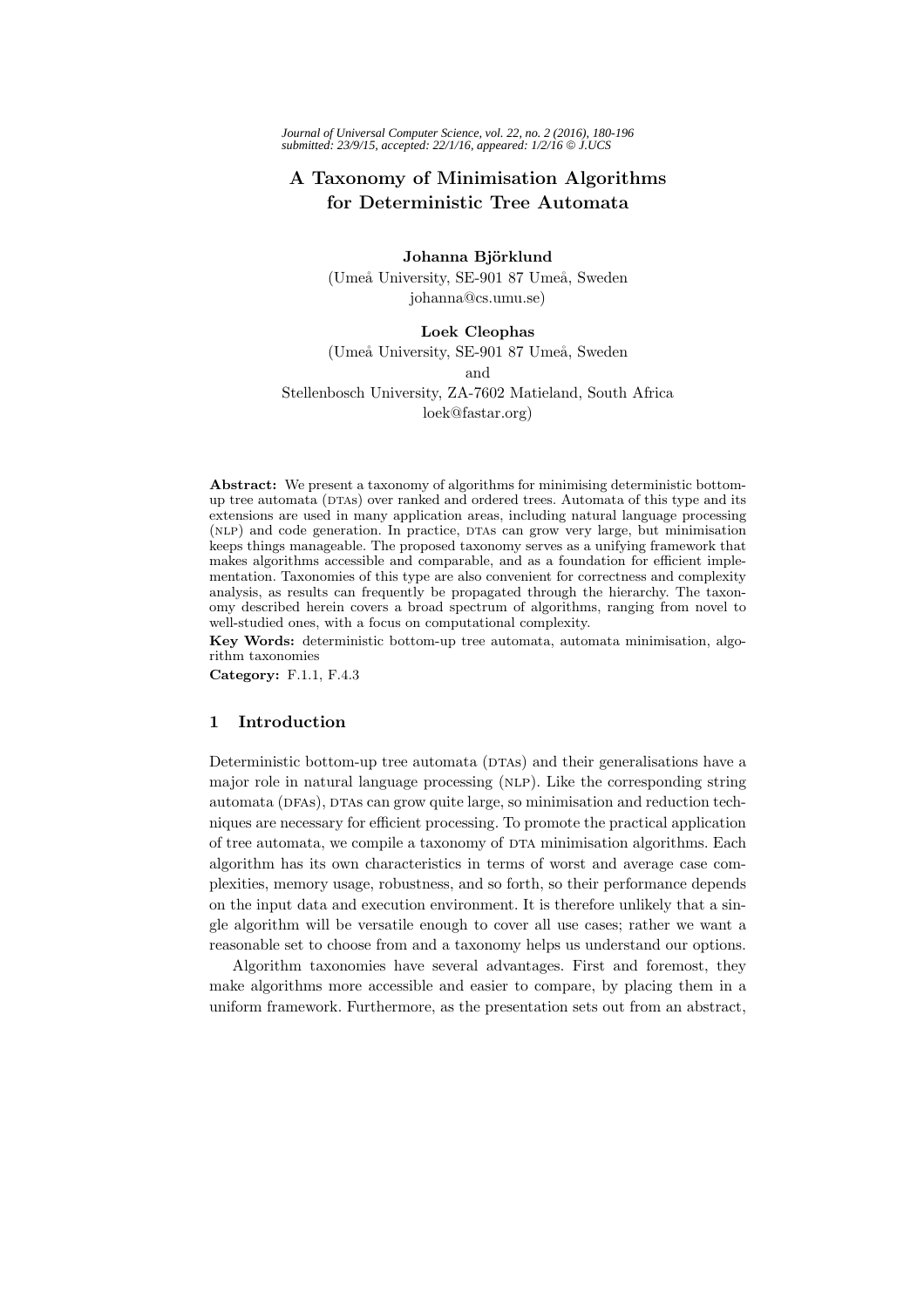high-level specification, they show how more concrete specifications can be obtained by stepwise refinement. This process makes algorithm commonalities as well as differences explicit. Taxonomies also support formal argumentation, e.g. correctness proofs: since the root algorithm trivially satisfies its specification, if each of the refinement steps is correct, then each algorithm so derived is also correct. Finally, taxonomies allow for efficient implementation and maintenance in terms of effort involved, and of code size and quality [Watson(1995)].

In this paper, we give a taxonomy of minimisation algorithms for DTAs. Most of the algorithms compute the Nerode congruence as an intermediate step. Two of the algorithms—a DTA version of Hopcroft  $\&$  Ullman's DFA minimisation algorithm, and Brzozowski's minimisation algorithm in a version for top-down determinisable DTAs—have not been previously presented for trees.

#### **1.1 Related work**

The theory underlying tree automata and tree transducers has been developed since the 1960s [Thatcher and Wright(1965), Brainerd(1967)]; see for example [Engelfriet(1975), Gécseg and Steinby(1984), Gécseg and Steinby(1997), Comon et al.(2007)] for surveys. The theory builds on that of finite state automata and was initially used as an alternative representation for context-free languages, and to solve decision problems in mathematical logic [Doner(1970)].

[Kron(1975)] appears to be the first work focusing on practical algorithms; apart from his work, most work for e.g. term rewriting or code generation in compilers appeared from the early-to-mid-1980s onwards (see e.g. [Burghardt(1988), Aho et al.(1989), Hoffmann and O'Donnell(1982), Aho and Ganapathi(1985)]).

Tree automata are useful in NLP because they capture the derivation process of context-free rewriting systems. Weighted tree transducers later were use e.g. to improve machine-translation quality [Yamada and Knight(2001)] and target-language fluency [Galley et al.(2006)], and to support translation between languages with different predicate-argument structure [Maletti(2011)].

Bottom-up tree automata can always be determinised without losing descriptive power. This is not the case if we add weights [Borchardt(2005)], or change direction: while non-deterministic top-down TAs are as powerful as bottom-up ones, deterministic top-down tas are more restricted. There is, for example, no deterministic top-down TA to recognise  $\{f[a, b], f[b, a]\}$ . A slightly more powerful device is the r-l-deterministic top-down ta proposed by [Nivat and Podelski(1997)], with a descriptive power strictly in-between deterministic top-down TAS (which they generalise) and TAS.

In this paper, we have limited our scope to deterministic ranked automata, and only considered standard forms of minimisation. Connecting minimisation of unranked and ranked tree automata via stepwise tree automata is discussed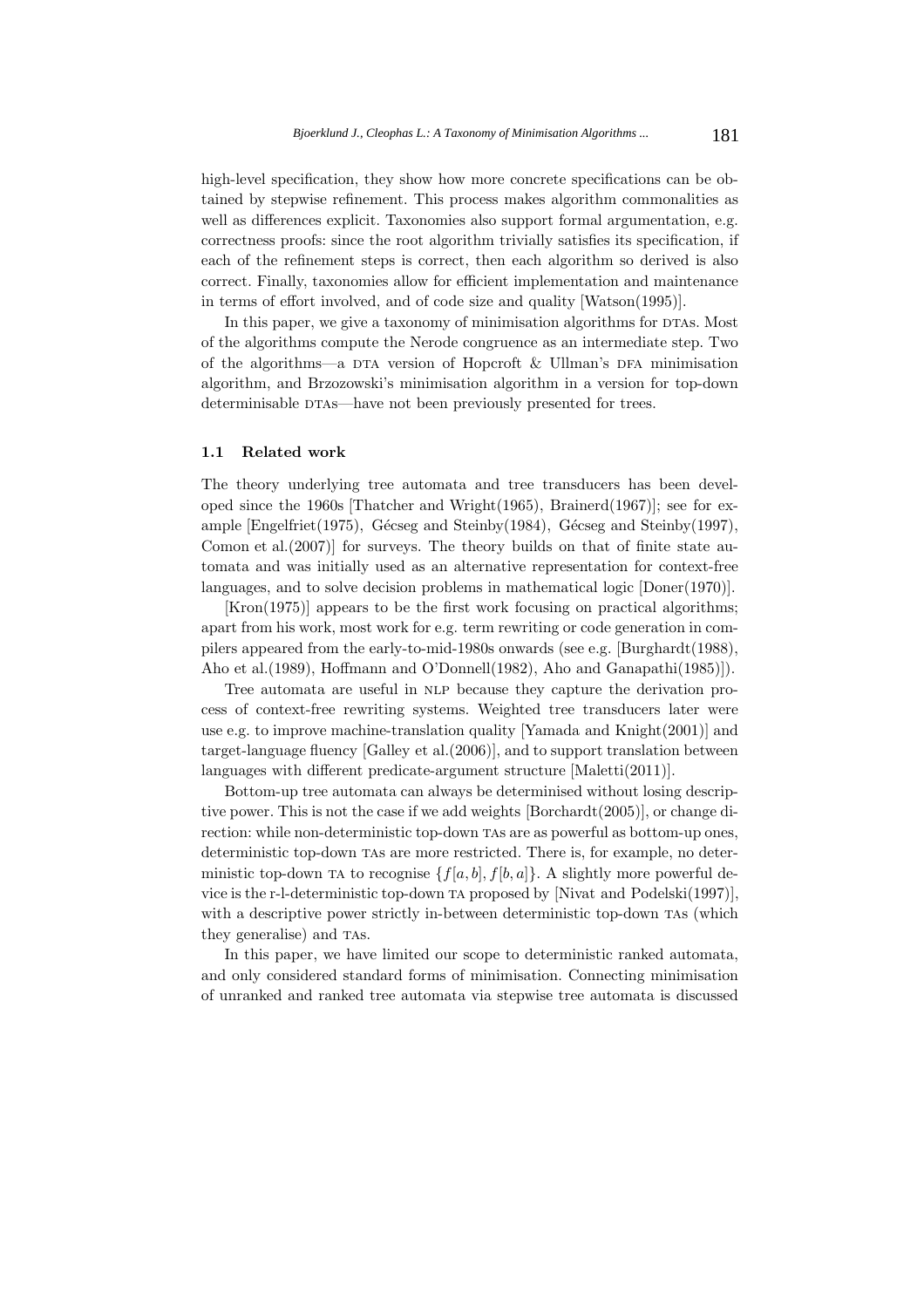by [Martens and Niehren(2007)]. [Carrasco et al.(2007)] present an implementation of DTA minimisation over unranked trees. This work is continued by the same team of researchers with the incremental construction of minimal DTAs for unranked trees [Carrasco et al.(2008)].

Minimisation is provably harder for non-deterministic devices, just as it is in the case of string automata; it is EXPTIME-complete for non-deterministic tas [Martens and Niehren(2007)]. Heuristic algorithms for non-deterministic ta minimisation based on the use of various bisimulation and simulation relations as a substitute for the Nerode congruence are investigated in [Abdulla et al.(2007), Högberg et al.(2009), Abdulla et al.(2009)]. Standard minimisation algorithms are language-preserving, but sometimes it is acceptable to allow a limited number of mistakes to obtain a compact representation. This idea is explored under the name hyper-minimisation, and has been treated for unweighted and weighted tree automata [Holzer and Maletti(2010), Maletti and Quernheim(2012)].

Algorithm taxonomies have been used for computational problems such as sorting [Darlington(1978), Broy(1983)] and attribute evaluation [Marcelis(1990)]. The Taxonomy-BAsed Software COnstruction (Tabasco) project compiled taxonomies for the explicit purposes of correctness-by-construction and simplifying implementation and benchmarking. Applications of Tabasco included the minimisation of deterministic string automata [Watson(1995)]. [Cleophas(2008)] applied TABASCO to tree automata construction and pattern matching algorithms, relating the previously mentioned algorithms originating from code generation, and presenting them in a unifying framework. While some of the algorithms included use techniques to reduce the size for the resulting tree automata, minimisation as such was not covered.

#### **2 Preliminaries**

**Sets and numbers**. We write N for the set of natural numbers including 0. For  $n \in \mathbb{N}, |n| = \{i \in \mathbb{N} \mid 1 \le i \le n\}.$  Thus, in particular,  $[0] = \emptyset$ . The cardinality of a set S is written  $|S|$ , and the powerset of S is denoted by  $pow(S)$ . Given a subset S' of S, we write  $\overline{S'}$  for the complement of S' with respect to S.

**Relations**. Let  $\mathcal{E}$  and  $\mathcal{F}$  be equivalence relations on S. We say that  $\mathcal{F}$  is *coarser* than  $\mathcal{E}$  (or equivalently: that  $\mathcal{E}$  is a *refinement* of  $\mathcal{F}$ ), if  $\mathcal{E} \subset \mathcal{F}$ . The *equivalence class* or *block* of an element s in S with respect to  $\mathcal{E}$  is the set  $[s]_{\mathcal{E}} =$  $\{s' \mid (s, s') \in \mathcal{E}\}\.$  Whenever  $\mathcal E$  is obvious from the context, we simply write  $[s]$ instead of  $[s]_{\mathcal{E}}$ . It should be clear that  $[s]$  and  $[s']$  are equal if s and s' are in relation  $\mathcal{E}$ , and disjoint otherwise, so  $\mathcal{E}$  induces a partition  $(S/\mathcal{E}) = \{ [s] \mid s \in S \}$ of S. We denote the identity relation  $\{(s, s) | s \in S\}$  on S by  $\mathcal{I}_S$ .

**Strings and trees**. An alphabet is a finite non-empty set. The empty string is denoted by  $\varepsilon$ . For an alphabet  $\Sigma$ , a  $\Sigma$ -labelled *tree* is a partial function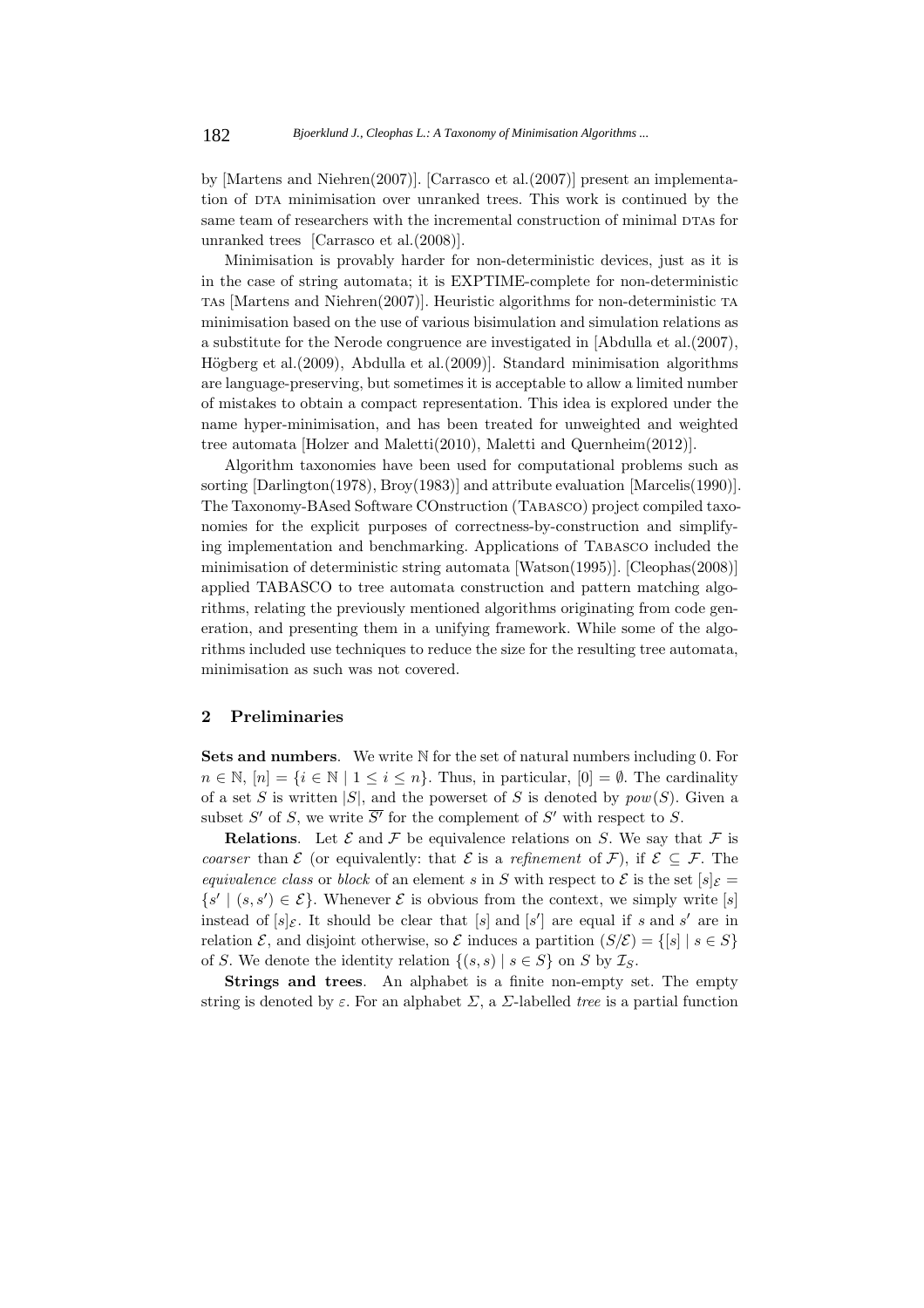$t:\mathbb{N}^*\to\Sigma$  such that the domain  $dom(t)$  of t is a finite prefix-closed set, and for every node  $v \in dom(t)$  there exists a  $k \in \mathbb{N}$  such that  $\{i \in \mathbb{N} \mid vi \in dom(t)\} = [k]$ . Here, k is called the *rank of* v. The *subtree* of a tree t rooted at v is the tree  $t/v$ defined by  $dom(t/v) = \{u \in \mathbb{N}^* \mid vu \in dom(t)\}\$ and  $t/v(u) = t(vu)$  for every  $u \in \mathbb{N}^*$ . If  $t(\varepsilon) = f$  and  $t/i = t_i$  for all  $i \in [k]$ , where k is the rank of  $\varepsilon$  in t, then we denote t by  $f[t_1,\ldots,t_k]$ . If  $k=0$ , then  $f[\cdot]$  is shortened to f.

A *ranked alphabet* is an alphabet  $\Sigma = \bigcup_{k \in \mathbb{N}} \Sigma_{(k)}$ , partitioned into pairwise disjoint subsets  $\Sigma_{(k)}$ . For every  $k \in \mathbb{N}$  and  $f \in \Sigma_{(k)}$ , the *rank* of f is  $rank(f) = k$ . We use r for the maximum rank of a symbol in  $\Sigma$ . The set  $T_{\Sigma}$  of all trees over  $Σ$  consists of all  $Σ$ -labelled trees t such that the rank of every node  $v ∈ dom(t)$ coincides with the rank of  $t(v)$ . Nodes labeled by symbols of rank 0 are called *leaves*. A tree language is a subset of  $T_{\Sigma}$ .

For a set Q (of e.g. states) we denote by  $\Sigma(Q)$  the set of trees

$$
\{f[q_1,\ldots,q_k] \mid k \in \mathbb{N}, f \in \Sigma_k, \text{ and } q_1,\ldots,q_k \in Q\} .
$$

**Contexts and substitution.** Let  $\Sigma$  be a ranked alphabet and let  $\Box \notin \Sigma$ be a special symbol of rank 0. The set of *contexts over* Σ is the set

$$
C_{\Sigma} = \{c \in T_{\Sigma \cup \{\Box\}} \mid \text{ there is exactly one } v \in \text{dom}(c) \text{ with } c(v) = \Box\} .
$$

Consider a context  $c \in C_{\Sigma}$  and let  $v \in dom(c)$  be the unique node such that  $c(v) = \Box$ . The *substitution* of a tree t into c, denoted c[t], is defined by  $dom(c[[t]]) = dom(c) \cup \{vu \mid u \in dom(t)\}$  and

$$
c[[t]](w) = \begin{cases} c(w) & \text{if } w \in dom(c) \setminus \{v\}, \text{ and} \\ t(u) & \text{if } w = vu \text{ for some } u \in dom(t) \end{cases}.
$$

**Tree automata**. Formally, a *deterministic tree automaton* (DTA) is a tuple  $M = (Q, \Sigma, \delta, Q_f)$  where Q is a finite set of *states*;  $\Sigma$  is a ranked alphabet of *input symbols*;  $\delta: \Sigma(Q) \to Q$  is the partial *transition function*; and  $Q_f \subset Q$  is the set of *final states*. The size of M, written  $|M|$ , is  $|\delta|$ .

We define the behaviour of M on trees in  $T_{\Sigma\cup Q}$ , where states are considered to be symbols of rank 0. Let  $\delta: T_{\Sigma\cup Q} \to Q$  be defined by

$$
\hat{\delta}(t) = \begin{cases} t(\varepsilon) & \text{if } t(\varepsilon) \in Q \\ \delta(t(\varepsilon)[\hat{\delta}(t_1), \dots, \hat{\delta}(t_k)]) & \text{if } t(\varepsilon) \in \Sigma_{(k)} \end{cases}
$$

The language recognised by M is  $\mathcal{L}(M) = \{t \in T_\Sigma \mid \hat{\delta}(t) \in Q_f\}$ . From here on, we identify  $\delta$  with  $\hat{\delta}$ .

In several of the algorithms, we iterate over the set of contexts representing left-hand sides of transition rules with a gap in them:

$$
C_{\delta} = \{c \in C_{\Sigma \cup Q} \mid \delta(c[\![q]\!]) \text{ is defined for some } q \in Q\},\;
$$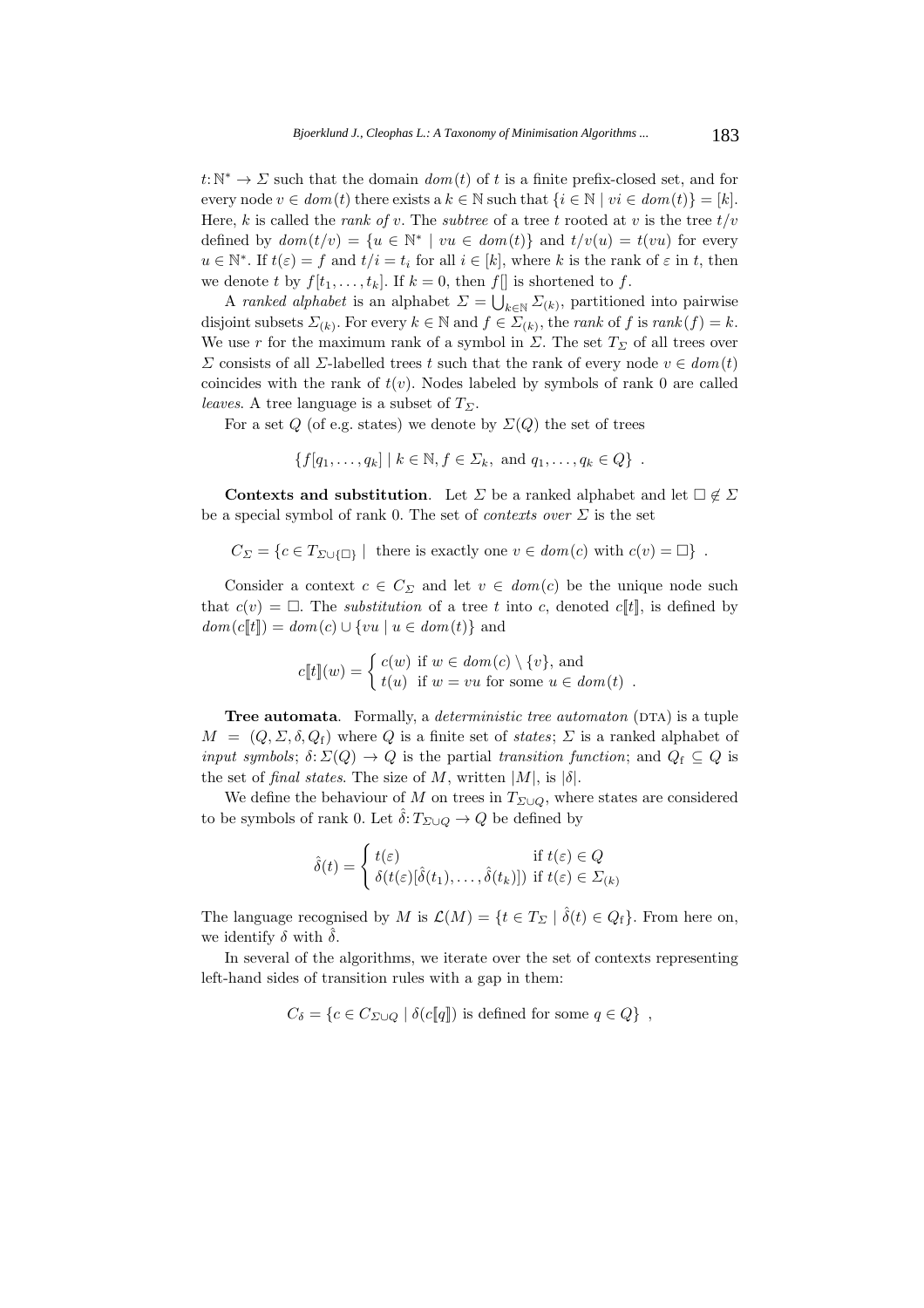

Figure 1: A taxonomy of minimisation algorithms for DTA. The numbering is with respect to the algorithm numbers in this paper.

*Example 1.* For the transition table

$$
\delta = \{(a, p), (b, q), (f[p, q], p), (f[q, p], p), (f[p, p], p)\},\,
$$

we have

$$
C_{\delta} = \{f[p,\Box], f[q,\Box], f[\Box, p], f[\Box, q]\} .
$$

**Nerode congruence**. The *upward language* of  $q \in Q$ , written  $\mathcal{L}_M^{\uparrow}(q)$ , is the set of contexts  $\{c \in C_{\Sigma} \mid \delta(c[\![q]\!]) \in Q_f\}$ . Similarly, the *downward language* of q is  $\mathcal{L}_M^{\downarrow}(q) = \{t \in T_\Sigma \mid \delta(t) = q\}$ . The Nerode congruence [Nerode(1958)] is the coarsest congruence relation  $\mathcal E$  on  $Q$  with respect to  $\delta$ . In other words,  $\mathcal E(p,q)$  if and only if  $\mathcal{L}^{\uparrow}(p) = \mathcal{L}^{\uparrow}(q)$  for all  $p, q \in Q$ .

# **3 Abstract DTA Minimisation**

For the remainder of this paper, let  $M = (Q, \Sigma, \delta, Q_f)$  be a DTA, and let  $\mathcal E$ be the Nerode congruence on  $M$ . To avoid trivial corner cases, we assume that  $|Q| > 1$  and that M is reduced in the sense that for all  $q \in Q, \mathcal{L}^{\downarrow}_M(q) \neq \emptyset$  and  $\mathcal{L}_M^{\uparrow}(q) \neq \emptyset$  (which also implies that  $Q_{\rm f} \neq \emptyset$ ).

[Figure 1] shows a taxonomy of  $DTA$  minimisation algorithms. A pair of algorithms  $A$  and  $B$  is in an ancestor-descendant relationship in the taxonomy if B can be obtained by adding detail to the specification of A. At the top-most level, we have the prototypical [Algorithm 1]. It takes as input a DTA  $M$ , and uses an abstract statement  $S$  to compute  $M'$  satisfying the postcondition, i.e. to find the minimal language-equivalent DTA  $M'$ . [Algorithm 1] spans two families of algorithms, one that centers on the computation of the Nerode congruence  $\mathcal{E}$ , and one that uses repeated transition reversal and determinisation. The latter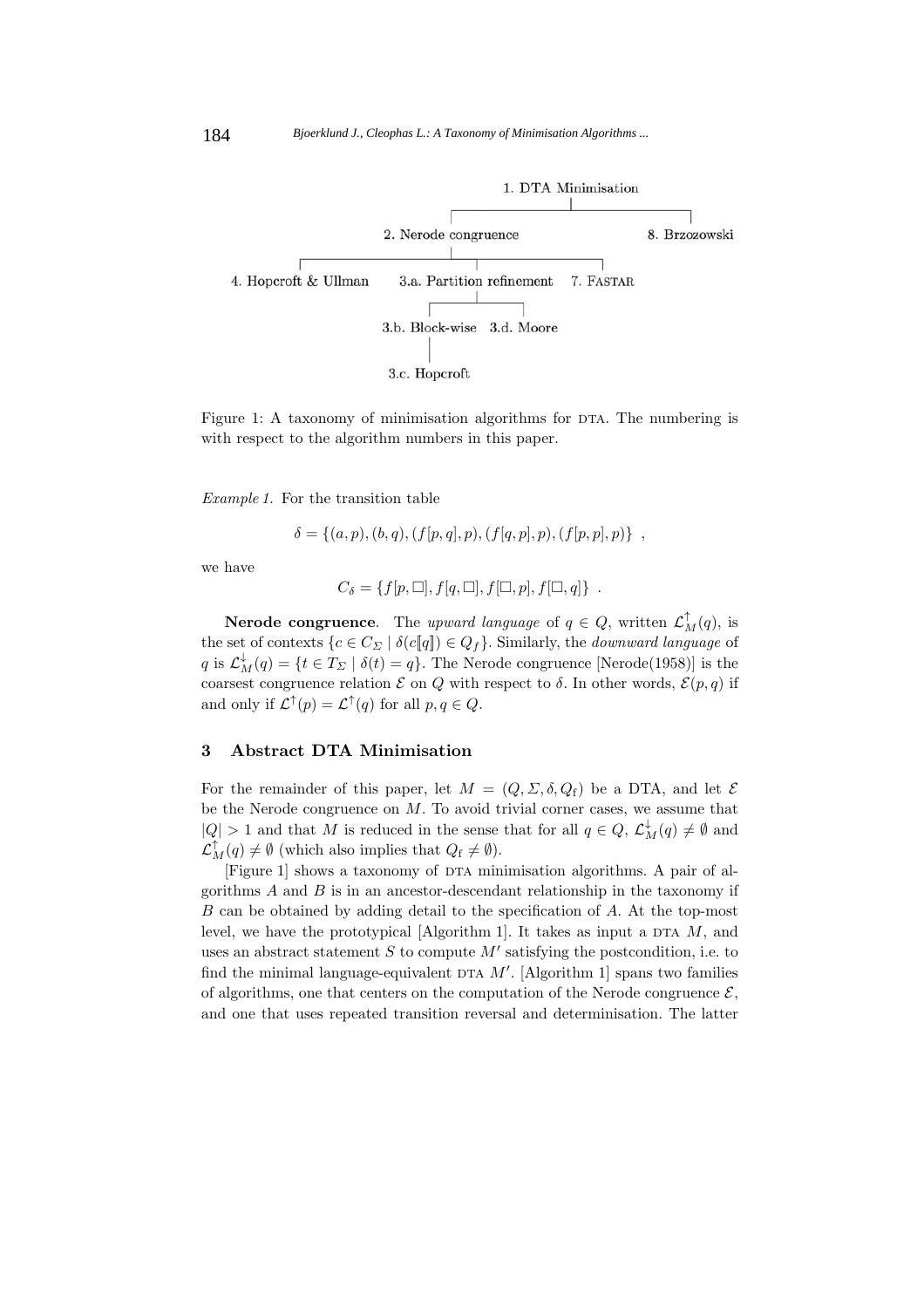is something of a rare bird among minimisation algorithms and is treated separately in [Section 6].

| <b>Algorithm 1</b> Abstract DTA minimisation algorithm                     |
|----------------------------------------------------------------------------|
| <b>Precondition:</b> $M = (Q, \Sigma, \delta, Q_f)$ is a DTA               |
| 1: M': S                                                                   |
| <b>Postcondition:</b> $\mathcal{L}_M = \mathcal{L}_{M'}$ and M' is minimal |
|                                                                            |

Continuing down the left taxonomy branch, we come to the slightly more concrete [Algorithm 2] as a refinement. It uses the fact that once the Nerode congruence  $\mathcal E$  is known, the canonical automaton  $M'$  is easily computed.

**Definition 1 cf. [Buchholz(2008), Definition 3.3].** The *aggregated* DTA *with respect to* M and E, denoted by  $(M/\mathcal{E})$ , is the DTA  $((Q/\mathcal{E}), \Sigma, \delta', Q'_f)$  given by  $Q'_f = \{ [q] \mid q \in Q_f \}$  and  $\delta'(f[[q_1], \ldots, [q_k]]) = [\delta(f[q_1, \ldots, q_k])]$ . The transition function  $\delta'$  is well-defined because  $\mathcal E$  is a congruence relation.

**Lemma 2.** Let  $M' = (M/\mathcal{E})$ , then  $\mathcal{L}(M) = \mathcal{L}(M')$  and  $M'$  is state minimal.

Recall that we consider the size of an automaton to be the size (i.e. number of entries) of its transition table (i.e.  $|\delta|$ ), rather than the size of its state set  $(i.e. |Q|)$ . This makes it easier to understand how algorithms behave on partial automata (as opposed to total automata, which must necessarily be large when there are high-ranked symbols in the input alphabet). Since we restrict ourselves to deterministic and reduced automata, Lemma 2 (cf. [Högberg et al. $(2009)$ ]) is still applicable.

**Lemma 3.** *A reduced DTA is state minimal if and only if it is transition minimal.*

*Proof.* Let  $M$  be a state-minimal reduced DTA and let  $M'$  be a transitionminimal reduced DTA for  $\mathcal{L}(M)$ . We show that the two automata are isomorphic.

Since both  $M$  and  $M'$  are deterministic, for every state  $p$  in  $M'$  there is a state  $q \in M$  such that  $\mathcal{L}_M^{\downarrow}(p) \subseteq \mathcal{L}_{M'}^{\downarrow}(q)$ . From this it follows that  $\mathcal{L}_M^{\uparrow}(p) = \mathcal{L}_{M'}^{\uparrow}(q)$ . This means that the language recognised by  $M'$  does not change if all pairs of states p and p' in M' are merged, for which there is a state q in M such that  $\mathcal{L}^{\downarrow}_M(p) \subseteq \mathcal{L}^{\downarrow}_M(q)$  and  $\mathcal{L}^{\downarrow}_M(p') \subseteq \mathcal{L}^{\downarrow}_M(q)$ . Since any such merge would decrease the number of transitions of the already supposedly transition-minimal  $M'$  with at least 1, there can be no such states  $p$  and  $q$ . In other words, there is a one-to-one mapping  $\varphi$  between the states of M and M', such that  $\mathcal{L}_M^{\uparrow}(q) = \mathcal{L}_{M'}^{\uparrow}(\varphi(q))$ . Since both machines are reduced, a transition of the form  $f[q_1,...,q_k]$  in M implies that there is a transition  $f[\varphi(q_q), \ldots, \varphi(q_k)]$  in M'. In other words, M' has no fewer transitions than M.  $\Box$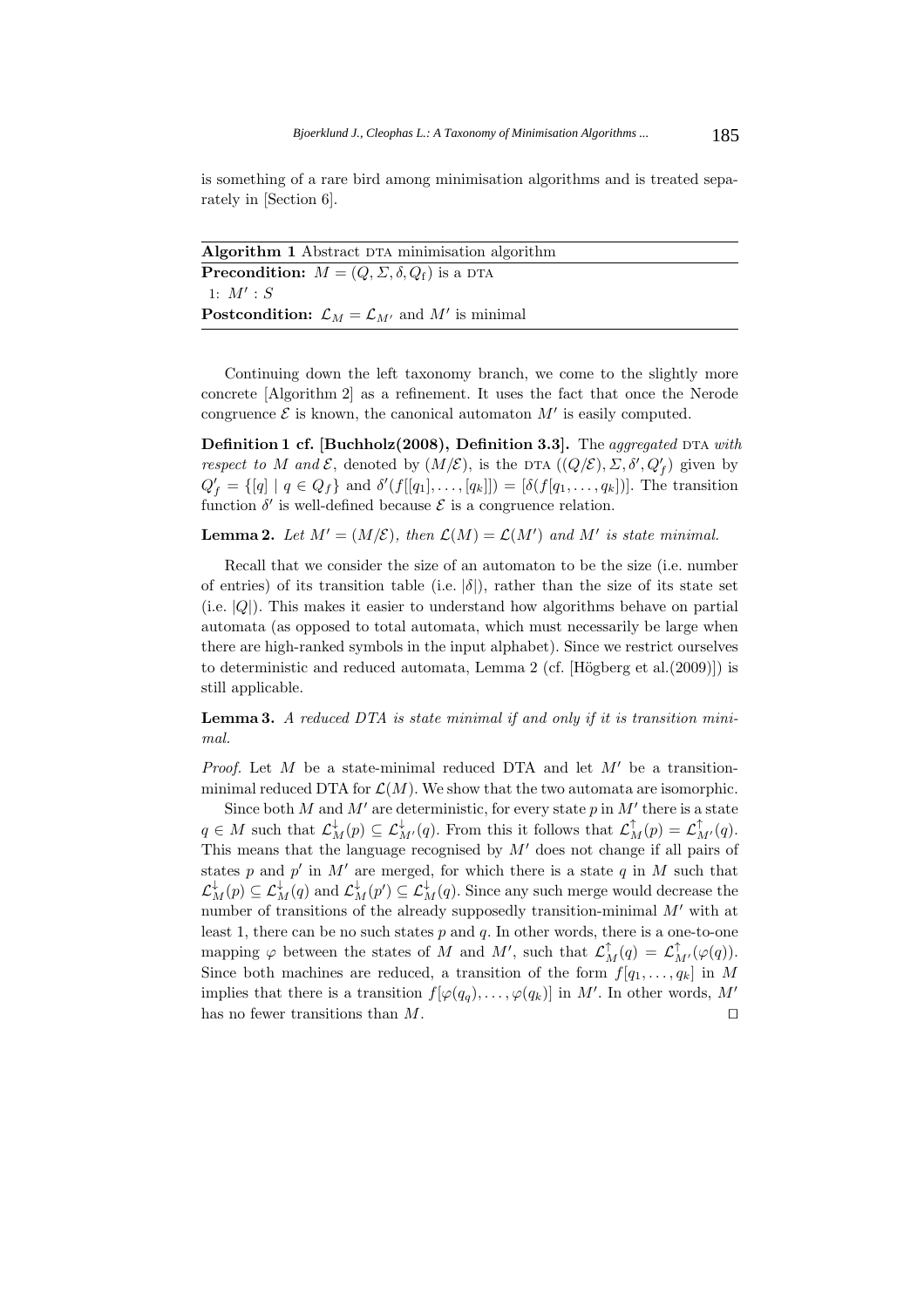**Algorithm 2** Abstract DTA minimisation algorithm based on  $\mathcal{E}$ **Precondition:**  $M = (Q, \Sigma, \delta, Q_f)$  is a DTA 1:  $\mathcal{E}: S$ 2:  $M' \leftarrow (M/\mathcal{E})$ **Postcondition:**  $\mathcal{L}_M = \mathcal{L}_{M'}$  and  $M'$  is minimal

[Algorithm 2] describes a family of algorithms, differing in how  $\mathcal E$  is computed.

#### **4 Algorithms based on partition refinement**

In this section, we consider a family of algorithms that find  $\mathcal E$  by partition refinement. They compute a series of gradually more refined hypothesis relations  $\mathcal{E}_0, \mathcal{E}_1, \mathcal{E}_2, \ldots$  Relation  $\mathcal{E}_0$  is the coarsest equivalence relation that respects the separation of Q into final and non-final states. Relation  $\mathcal{E}_{i+1}$  is obtained from  $\mathcal{E}_i$ by selecting a subset of the blocks  $B_1, \ldots, B_k$ , and "splitting" the relation with respect to these. Intuitively, this is done by separating all pairs of states  $p, q$ such that there is some  $B_j$ ,  $j \in [k]$ , and some context c such that exactly one of  $\delta(c[\![p]\!])$  and  $\delta(c[\![q]\!])$  is in  $B_j$ . To avoid repeated splitting against the same block, the algorithms also maintain a series of equivalence relations  $\mathcal{F}_0, \mathcal{F}_1, \mathcal{F}_2, \ldots$  For every  $i \in \{0, 1, 2, \ldots\}$ , it holds that  $\mathcal{E}_i$  is a refinement of  $\mathcal{F}_i$ , and blocks are copied from  $\mathcal{E}_i$  to  $\mathcal{F}_i$  as they are used for splitting.

[Algorithm 3(a)] shows a prototype version of such a of partition-refinement algorithm. For the presentation, we use the contexts representing left-hand sides of transition rules with a gap in them (see Section 2) and a pair of auxiliary functions to manage equivalence relations.

# **Definition 4.** Let  $B \subseteq Q$ .

- We write *cut*(*B*) for the subset  $B^2 \cup \overline{B}^2$  of  $Q^2$ .
- $-$  We write *split*(*B*) for the set of all pairs  $(q, q')$  in  $Q^2$ , for which there is a  $c \in C_{\delta}$  such that exactly one of  $\delta(cllbracket q \rrbracket)$  and  $\delta(cllbracket q' \rrbracket)$  is in B.

Correctness can be argued by observing that  $\mathcal E$  must refine  $\{\overline{Q_f}, Q_f\}$ , and that for every  $i \in \{0, 1, 2, \ldots\}, \mathcal{E}_i$  is a refinement of  $\mathcal{E}$ , since a pair of states are only separated if there is a witness to show that they are distinct under the Nerode congruence. When the refinement steps converge, the result is a congruence relation, and this must happen when all blocks are singletons, if not earlier. The final piece of the puzzle is that the union of two congruence relations is again a congruence relation, coarser than both of them. This means that the refinement process cannot arrive at two distinct coarsest possible refinements.

Different strategies exist for selecting the blocks that are used for splitting. By simply picking one block at a time at random, as in [Algorithm 3(b)], we have an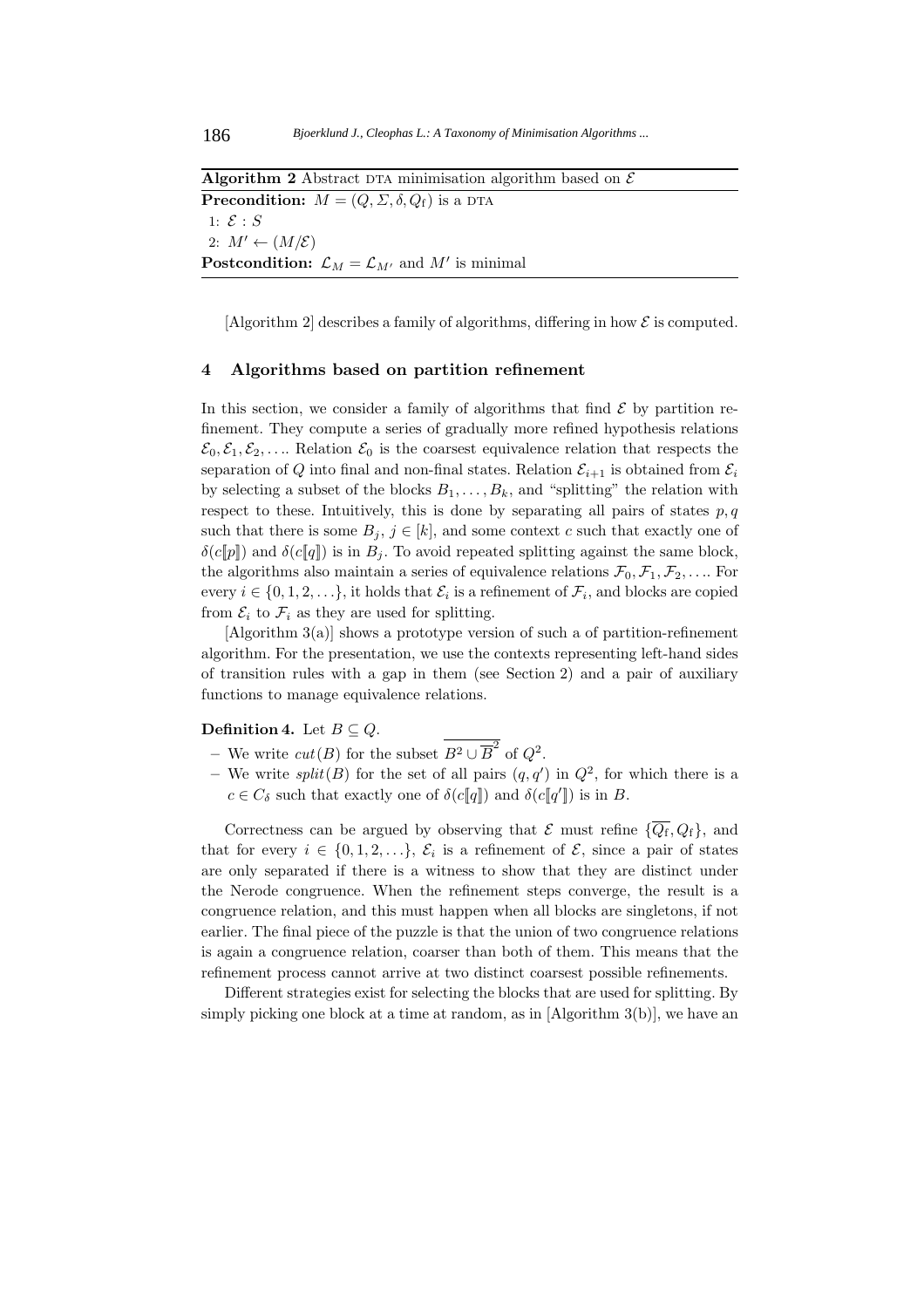Table 1: The worst-case complexities of the algorithms in our taxonomy. Recall that  $m$  is the transition table size,  $n$  the number of states, and  $r$  the maximum rank of a symbol in the input alphabet. It can be shown that for each algorithm, when considering the case where  $r = 1$  (i.e. trees representing strings), the complexity reduces to the known complexity for the respective string case variants.

| Algorithm                       | Complexity         |
|---------------------------------|--------------------|
| Hopcroft $&$ Ullman's algorithm | $O(rmn^2)$         |
| Moore's algorithm               | O(rmn)             |
| Hopcroft's algorithm            | $O(rm \log n)$     |
| The FASTAR algorithm            | $O((rm)^{n-2}n^2)$ |
| Brzozowski's algorithm          | $O(2^{n^{n^r}})$   |

easily implemented algorithm that runs in time  $O(rmn^2)$  [Högberg et al. (2009)], where m is the size of the transition table and n the number of states [see Table 1]. This can be improved with Hopcroft's strategy of always splitting against the smaller half. The idea is that if a block  $B \in \mathcal{F}_i$  is the union of two blocks  $B'$ and  $B''$  in  $\mathcal{E}_i$ , c is a context in  $C_\delta$ , and we know

- $-$  the set of states  $P = \{q \in Q \mid \delta(c[[q]]) \in B\}$ , and
- $-$  the set of states  $P' = \{q \in P \mid \delta(c[[q]]) \in B'\}$

then set  $\{q \in P \mid \delta(c\llbracket q \rrbracket) \in B''\}$  is simply  $P \setminus P'$ , as M is deterministic.

Hopcroft's algorithm (here presented as  $[Algorithm 3(c)]$ ) was originally defined for DFAs, and extended by  $\left[\text{Paige} \text{ and } \text{Tarjan}(1987)\right]$  to non-deterministic string automata. Their addition is the observation that if the state  $p$  can move on a context c in n ways to a block B, and in m ways to the smaller block  $B' \subseteq B$ , where  $m \leq n$ , then p can move in  $n - m$  ways to the block  $B \setminus B'$ . Paige and Tarjan's (and thus Hopcroft's) algorithms were generalised to (weighted and nondeterministic) tree automata by  $[\text{H\"{o}gberg et al.}(2009)],$  whose algorithm runs in  $O(rm \log n)$  time when the input is unweighted and deterministic.

An alternative efficiency gain is to work layer-wise, and simultaneously split against all blocks discovered in the previous iteration. This leads to Moore's algorithm  $[Moore(1956)]$ , which was later generalised to DTAs by Brainerd (see [Algorithm  $3(d)$ . For trees, the algorithm first appeared in 1968 in [Brainerd(1968)]; Brainerd's earlier PhD thesis [Brainerd(1967)] leaves the algorithm implicit. The same layer-wise algorithm appears in [Comon et al.(2007)], and is covered implicitly in [Gécseg and Steinby(1984), pp. 93–94].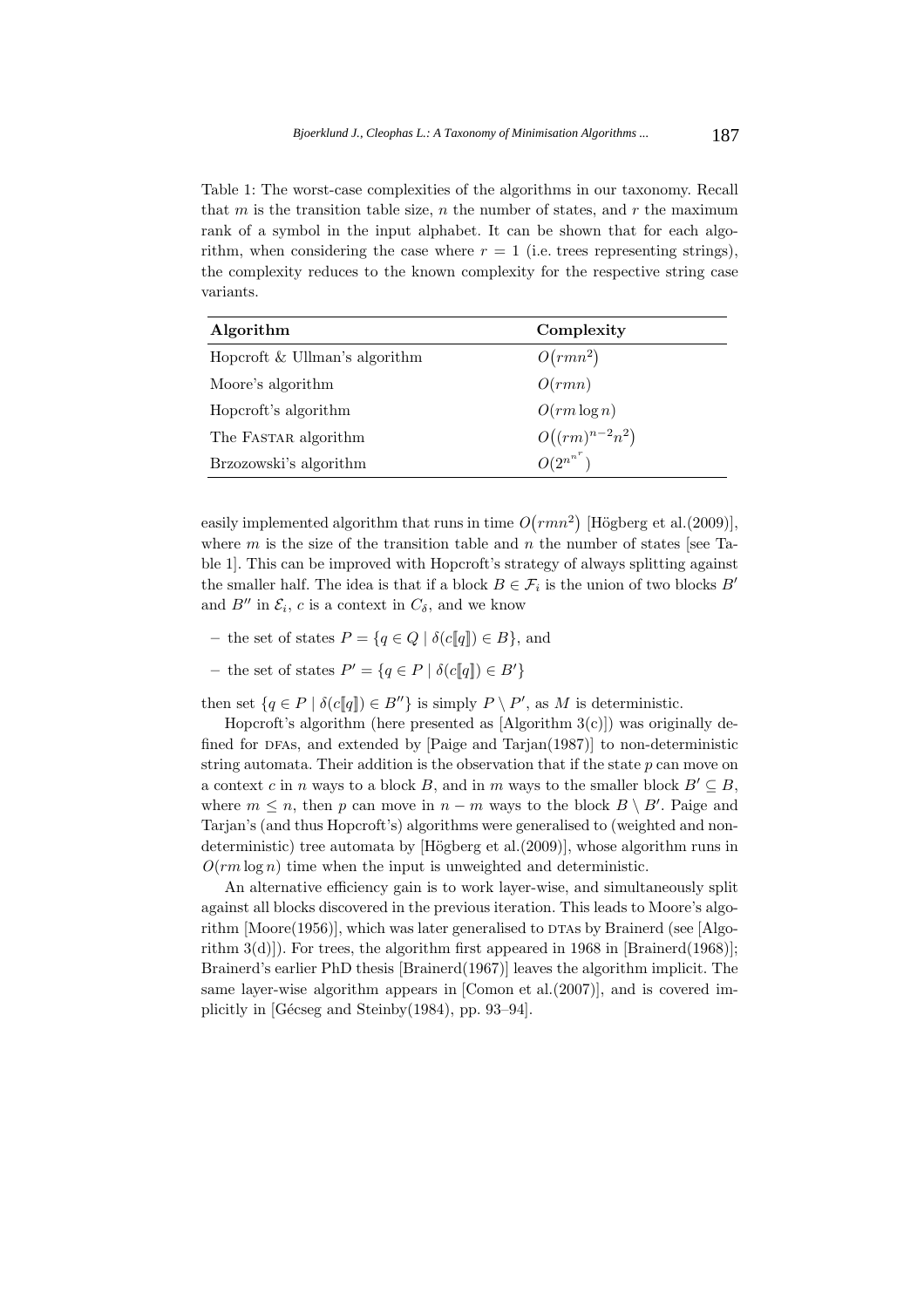**Algorithm 3** Four partition refinement algorithms

**Precondition:**  $M = (Q, \Sigma, \delta, Q_f)$  is a DTA 1:  $(\mathcal{E}_0, \ \mathcal{F}_0, \ i) \leftarrow (\overline{F}^2 \cup F^2, \ Q^2, \ 0)$ 2: while  $\mathcal{E}_i \neq \mathcal{F}_i$  do 3:  $\triangleright$  (a) Prototypical partition refinement 4: Choose  $\mathcal{B} \subseteq (Q/\mathcal{E}_i)$ 5:  $\mathcal{F}_{i+1} \leftarrow \mathcal{F}_i \setminus \bigcup_{B_i \in \mathcal{B}} cut(B_i)$ 6:  $\mathcal{E}_{i+1} \leftarrow \mathcal{E}_i \setminus \bigcup_{B_i \in \mathcal{B}} split(B_i)$  $\triangleright$  (b) Basic block-wise algorithm 4: Choose  $B_i \in (Q/\mathcal{E}_i)$ 5:  $\mathcal{F}_{i+1} \leftarrow \mathcal{F}_i \setminus cut(B_i)$ 6:  $\mathcal{E}_{i+1} \leftarrow \mathcal{E}_i \setminus split(B_i)$  $\triangleright$  (c) Hopcroft's algorithm 4: Choose  $S_i \in (Q/\mathcal{F}_i)$  and  $B_i \in (Q/\mathcal{E}_i)$  s.t.  $B_i \subset S_i$  and  $|B_i| \leq |S_i|/2$ 5:  $\mathcal{F}_{i+1} \leftarrow \mathcal{F}_i \setminus cut(B_i)$ 6:  $\mathcal{E}_{i+1} \leftarrow \mathcal{E}_i \setminus split(B_i)$  $\triangleright$  (d) Moore's algorithm 4:  $\triangleright$  All blocks in  $(Q/\mathcal{E}_i)$  are implicitly chosen 5:  $\mathcal{F}_{i+1} \leftarrow \mathcal{E}_i$ 6:  $\mathcal{E}_{i+1} \leftarrow \mathcal{E}_i \setminus \bigcup_{B \in (Q/\mathcal{F}_{i+1})} split(B)$ 7:  $i \leftarrow i + 1$ 8: **end while Postcondition:**  $\mathcal{E}_i = \mathcal{E}$ 

In Moore's algorithm, the refinement steps can be implemented using the non-comparative sorting algorithm Radix sort. Radix sort is usually attributed to Herman Hollerith's work on tabulating machines in the late 19th century. The sorting algorithm relies on a *positional* form of representation, such as the arabic numerical system, and sorts keys one position at a time. When Radix sort is invoked in Moore's algorithm, the set of transitions associated with a state  $q$ is translated into a positional representation, encoded as an integer key, for q. These keys are then used to sort the states into equivalence classes. In practise, Line 6 is replaced by

6: 
$$
\mathcal{E}_{i+1} \leftarrow \text{RADIXSORT}(\{(q, [\delta(c_1[[q]])]_{\mathcal{E}_i} \cdots [\delta(c_k[[q]])]_{\mathcal{E}_i}) \mid q \in Q\})
$$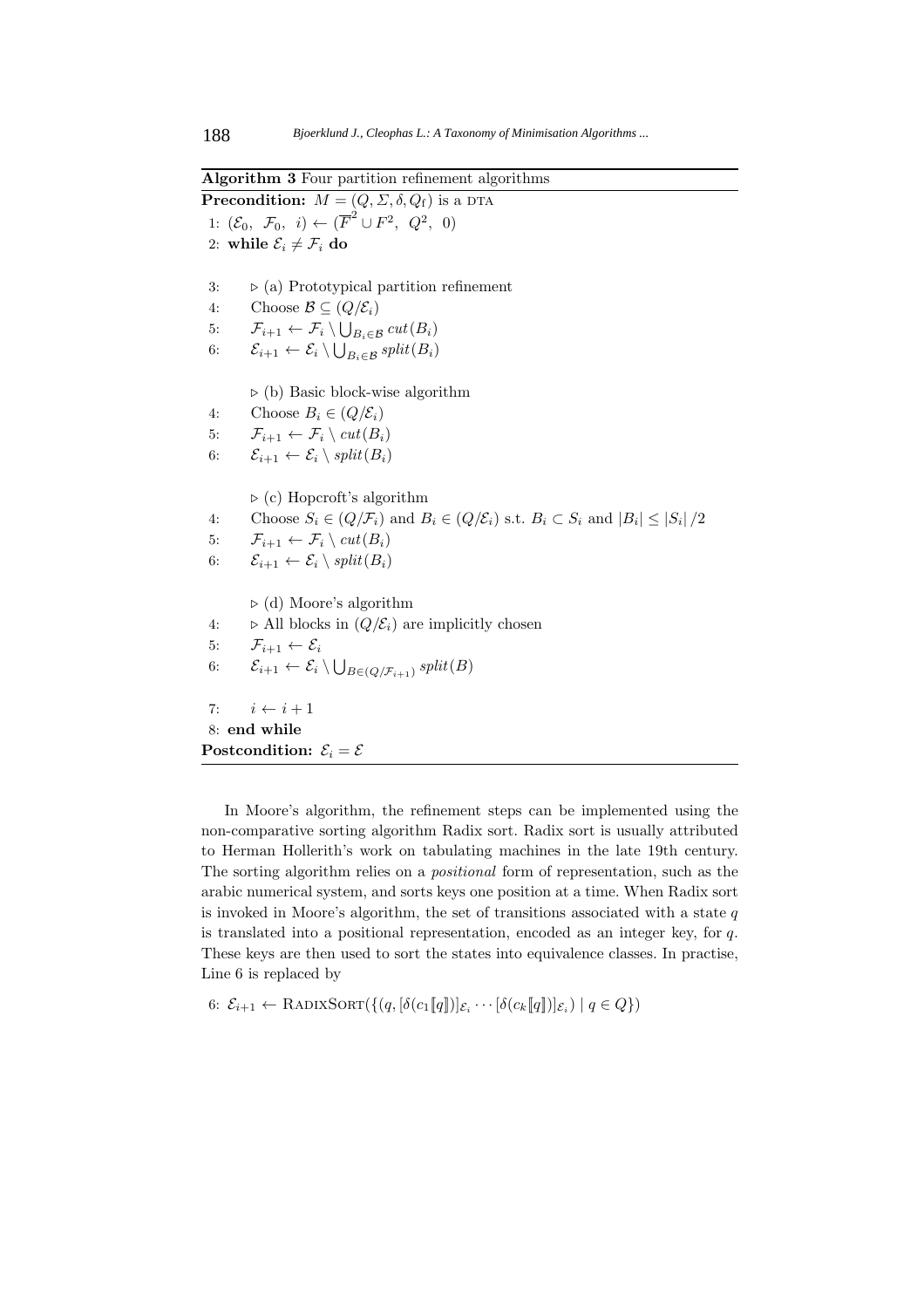where  $c_1, \ldots, c_k$  is an arbitrary enumeration of  $C_\delta$ . The key here is thus a sequence of block labels, where the *i*th label is the block of  $\mathcal{E}_i$  to which  $\delta$  takes tree  $c_i\llbracket q \rrbracket$ . In the string case, this optimisation brings the worst-case complexity of  $O(kn^3)$  down to  $O(kn^2)$ . In the tree case, it goes from  $O(rmn^2)$  to  $O(rmn)$ , but as m can be up to  $n^r$ , the relative gain is smaller. For the string case,

**Algorithm 4** Computing  $\mathcal E$  from the complement side (Hopcroft  $\&$  Ullman).

**Precondition:**  $M = (Q, \Sigma, \delta, Q_f)$  is a DTA 1:  $L(\rho) \leftarrow \emptyset$ , for all  $\rho \in Q^2$ 2:  $\mathcal{D} \leftarrow Q_{\mathrm{f}} \times \overline{Q_{\mathrm{f}}}\cup \overline{Q_{\mathrm{f}}} \times Q_{\mathrm{f}}$ 3: **for**  $(p, q) \notin (Q_f \times \overline{Q_f} \cup \overline{Q_f} \times Q_f)$  **do** 4: **for**  $c \in C_{\delta}$  **do** 5:  $\rho \leftarrow (\delta(c[\![p]\!]), \delta(c[\![q]\!]))$ 6: **if**  $\rho \in \mathcal{D}$  **then** 7:  $separate((p, q))$ 8: **else** 9:  $L(\rho) \leftarrow L(\rho) \cup \{(p,q)\}\$ 10: **end if** 11: **end for** 12: **end for Postcondition:**  $\overline{\mathcal{D}} = \mathcal{E}$ 

| <b>Algorithm 5</b> Separate pair $\rho$ and all affected pairs of states |  |
|--------------------------------------------------------------------------|--|
| 1: function $separate(\rho)$                                             |  |
| 2: $\mathcal{D} \leftarrow \mathcal{D} \cup \{\rho\}$                    |  |
| for $\rho' \in L(\rho) \setminus \mathcal{D}$ do<br>3:                   |  |
| $separate(\rho')$<br>4:                                                  |  |
| end for<br>5:                                                            |  |
| 6: end function                                                          |  |
|                                                                          |  |

the average-case time complexities of Moore's and Hopcroft's algorithms were recently shown to be  $O(n \log \log n)$  [David(2012)] ("for the uniform distribution on complete deterministic automata"; see that paper for more details), but it is an open question how these results translate to the tree case.

The partition refinement can also be done through aggregation of the complement relation of  $\mathcal{E}$ , that is, state distinguishability relation  $\mathcal{D}$ . [Algorithm 4], due to [Hopcroft and Ullman(1979)], does precisely this. It iterates over all pairs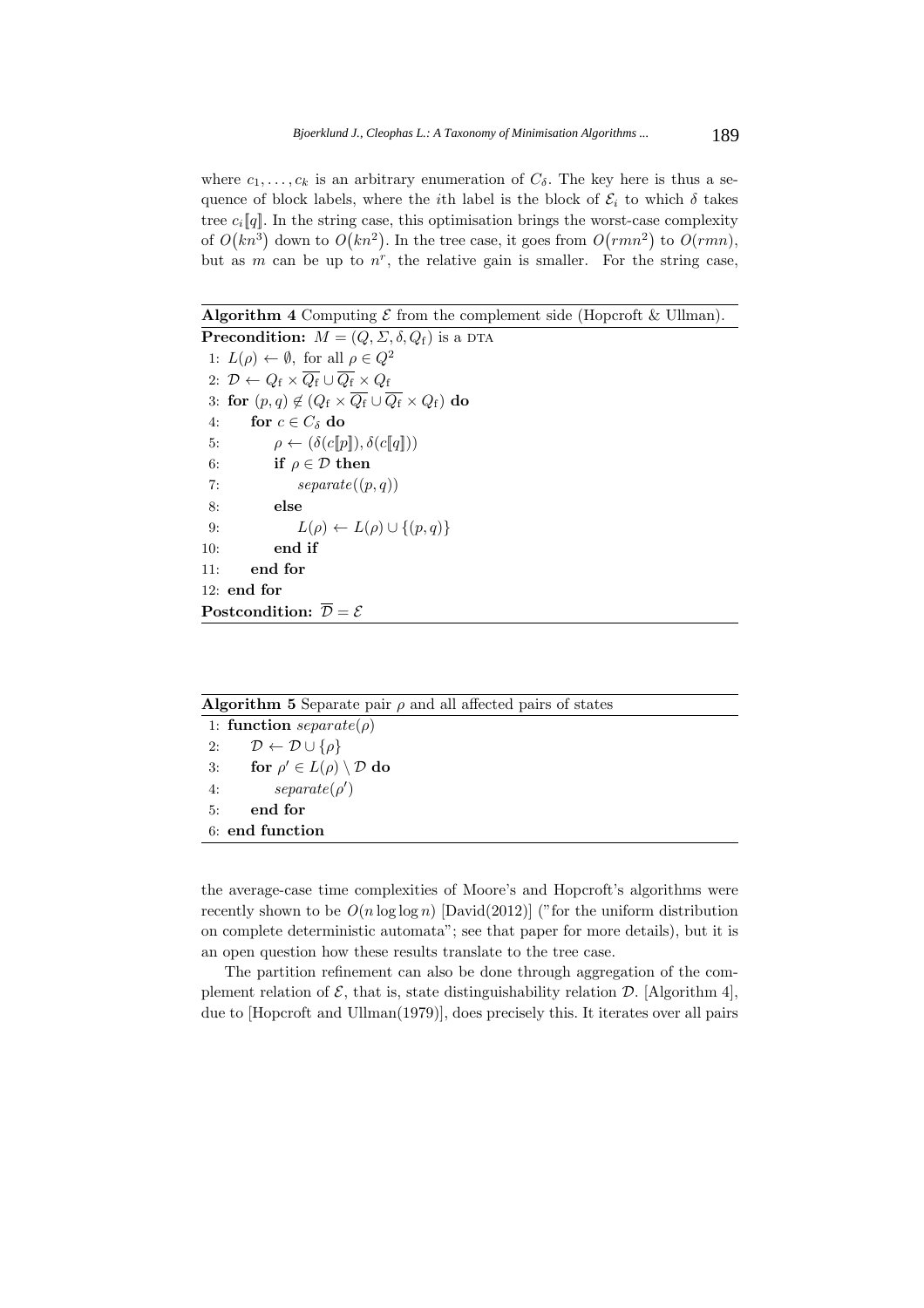of states  $(p, q)$  not yet distinguishable. For each such pair, it checks whether the pair can be distinguished based on what is currently known about  $D$ , and then adds information about what additional information would cause  $p$  and  $q$  to be put into different equivalence classes. For this purpose, each pair of states  $(r, s)$ has a set  $L((r, s))$  of pairs of states. If  $(p, q)$  is in  $L((r, s))$ , this means that if r and s turn out to be distinguishable, then so will p and q. The pair  $(p,q)$ is therefore placed in  $L(\delta(c[\![p]\!]), \delta(c[\![q]\!]))$  for every  $c \in C_{\delta}$ . The algorithm uses the function *separate* (see [Algorithm 5]) to update  $D$  whenever it manages to distinguish a new pair.

**Theorem 5.** Algorithm  $\frac{1}{4}$  is in  $O(rmn^2)$ .

*Proof.* The initialisation of L and D is in  $O(n^2)$ . The two 'for' loops are executed at most  $O(n^2)$  and  $O(rm)$  times, respectively. The latter figure is simply the number of contexts that can be built from the transition table.

The function *separate* is invoked at most once for every  $\rho \in Q \times Q$ . Aside from adding  $\rho$  to  $\mathcal{D}$ , *separate* involves the computation of a set difference and a sequence of recursive calls. In an efficient implementation, the set difference would be replaced by removing  $\rho'$  from all  $L(\rho)$  as soon as we learnt that  $\rho' \in$ D. This comes at a total cost of  $O(rmn^2)$  that is spread out over the entire computation. The recursive calls are "for free" since we have already counted the number of invocations of *separate*. The total amount of work done by *separate* is thus in  $O(rmn^2)$ .

Summing up, we see that the computational complexity of Algorithm 4 is in  $O(n^2) + O(rmn^2) + O(n^2) + O(rmn^2) = O(rmn^2)$ . 

### **5 An algorithm based on partition aggregation**

The congruence relation  $\mathcal E$  can also be found through partition aggregation, as suggested by the FASTAR research group in [Cleophas et al.(2009)]. This method starts with a singleton partition for each state of the initial DTA and approaches  $\mathcal E$ by iteratively merging partitions found to be equivalent. When no more changes occur, we have found the solution.

This algorithm, presented as [Algorithm 7], starts out knowing that each state is equivalent to itself, and that each pair of final and non-final state is distinguishable. While there exist state pairs for which it is not known whether they are equivalent or distinguishable, function *equiv* in [Algorithm 6] is used to compute equivalence of such a pair of states, based on a recursive definition of  $\mathcal{E}$ : it is the greatest equivalence relation on  $Q$  such that

$$
\mathcal{E}(p,q) \equiv (p \in Q_{\rm f} \equiv q \in Q_{\rm f}) \land \bigwedge_{c \in C_{\delta}} \mathcal{E}(\delta(c[\![p]\!]), \delta(c[\![q]\!]).
$$

An additional variable, S, kept global for efficiency, is used during recursion to keep track of state pairs that are tentatively assumed equivalent. To ensure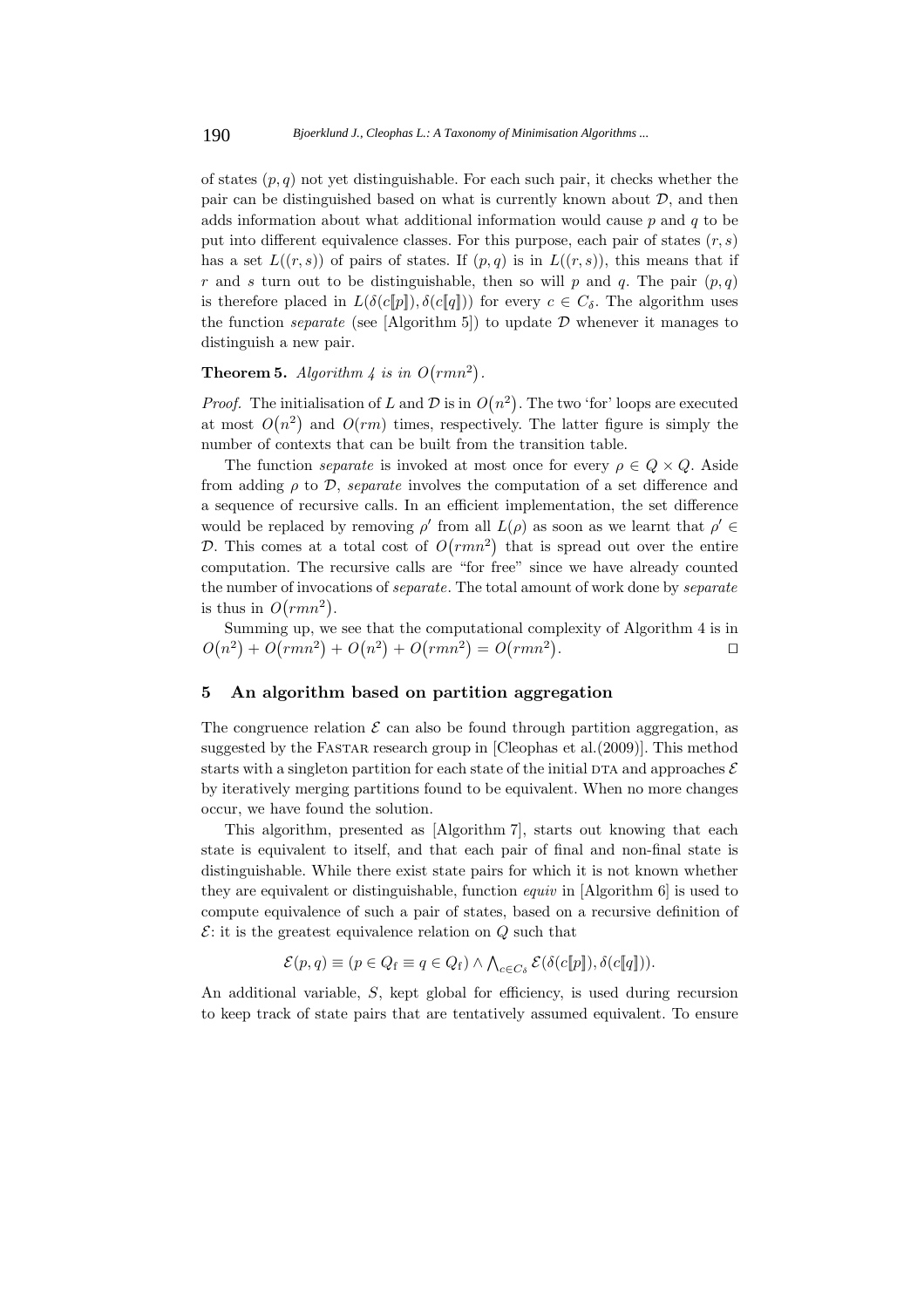**Algorithm 6** Point-wise computation of  $(p, q) \in \mathcal{E}$  for DTAs

**Precondition:** S is a globally accessible set variable, initialised to  $\emptyset$ .

1: **function**  $equiv(p, q, k)$ 2: **if**  $k = 0$  **then** 3:  $eq \leftarrow p \in Q_f \equiv q \in Q_f$ 4: **else if**  $k \neq 0 \land (p, q) \in S$  **then** 5:  $eq \leftarrow true$ 6: **else if**  $k \neq 0 \land (p, q) \notin S$  **then** 7:  $eq \leftarrow p \in Q_f \equiv q \in Q_f$ 8:  $S \leftarrow S \cup \{(p,q),(q,p)\}\$ 9:  $eq \leftarrow eq \wedge \bigwedge_{c \in C_{\delta}} equiv(\delta(c[\![p]\!]), \delta(c[\![q]\!]), k-1)$ 10:  $S \leftarrow S \setminus \{(p,q),(q,p)\}$ 11: **end if** 12: **return** eq 13: **end function Postcondition:**  $equiv(p, q, k) \equiv (p, q) \in \mathcal{E}$ 

termination of the recursive computation, function *equiv* takes a third parameter, bounding the recursion depth. Depending on whether *equiv* determines a pair  $(p, q)$  to be equivalent or distinguishable, it is added to  $\mathcal{E}_{i+1}$  or  $\mathcal{F}_{i+1}$ ; in the former case, as equivalence is transitive, transitive closure is applied to  $\mathcal{E}_{i+1}$ .

**Theorem 6.** *Algorithm*  $\gamma$  *is in*  $O((rm)^{n-2}n^2)$ *.* 

*Proof.* In the computation of the function *equiv*, the recursion depth is  $n-2$ . Moreover, each invocation of *equiv* makes at most mr calls to itself; one for each context in  $C_{\delta}$ . Since the main loop is executed at most  $n^2$  times, this yields a total complexity of  $O((rm)^{n-2}n^2)$ .

While this algorithm is inferior to Hopcroft's algorithm in terms of worstcase performance [see Table 1], it also has an advantage: intermediate results are usable to reduce the original DTA, albeit not yet to a minimal one.

For the DFA case, [Watson and Daciuk $(2003)$ ] showed that the complexity of the function *equiv* could be brought down from  $O(|\Sigma|^{n-2})$  to  $O(n^2\alpha(n^2))$  by combining memoisation with the classical union-find approach [Aho et al.(1974)]. This reduced the overall complexity from  $O(|\Sigma|^{n-2} n^2)$  to  $O(n^4 \alpha(n^2))$ , where  $\alpha$  denotes the inverse of Ackermanns function which is such that  $\alpha(n) \leq 5$  for all  $n \leq 2^{2^{16}}$ . The experiments conducted by the same set of authors suggest that the resulting algorithm also performs well in practice. The same approach is likely to be helpful also in the tree case: 'union' allows us to efficiently merge equivalence classes and 'find' helps to propagate evidence against state equivalence. The exact savings are however still an open question.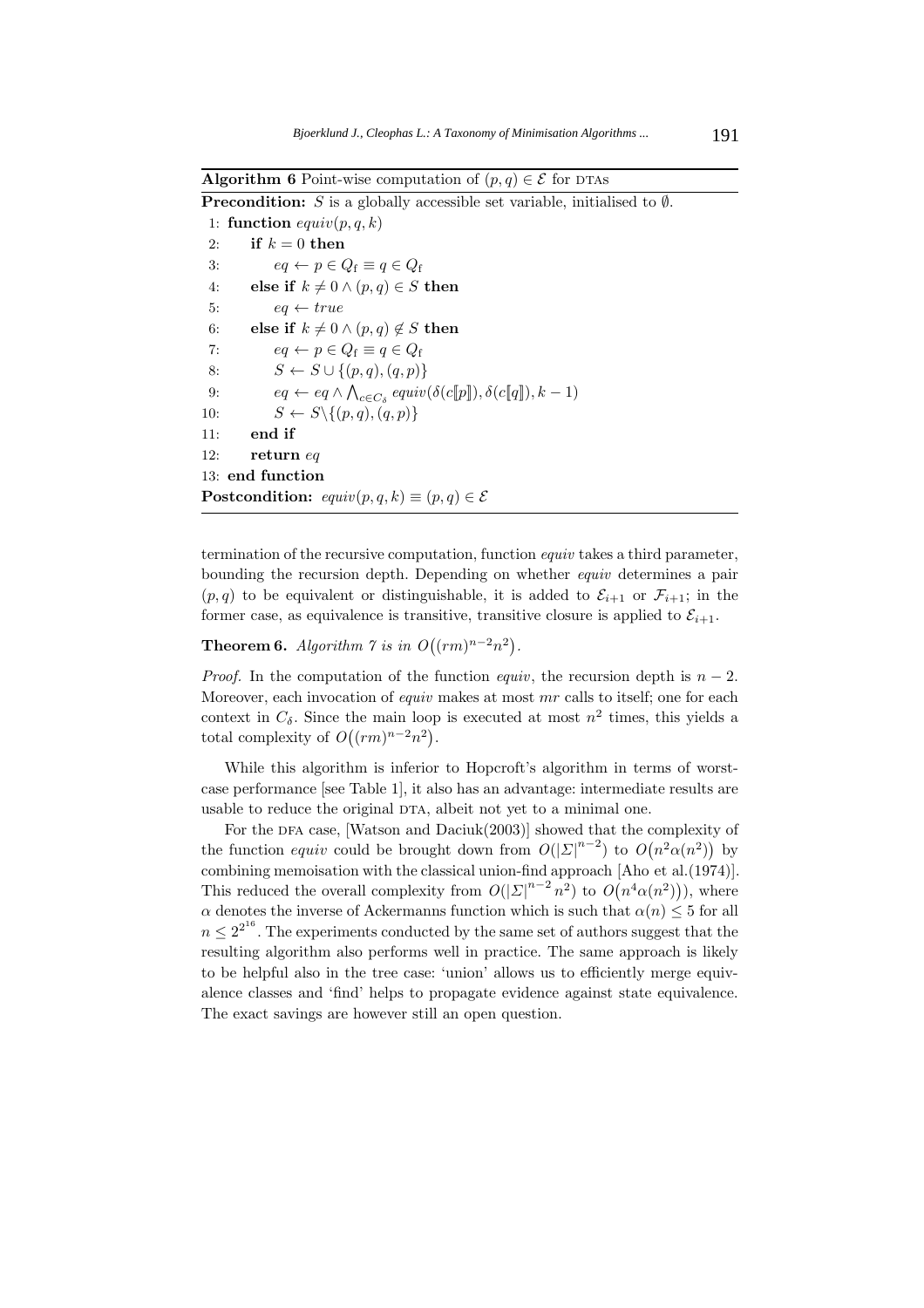**Algorithm 7** Incrementally compute  $\mathcal{E}$  (FASTAR)

**Precondition:**  $M = (Q, \Sigma, \delta, Q_f)$  is a DTA 1:  $(S, \mathcal{E}_0, \mathcal{D}_0, i) \leftarrow (\emptyset, I_Q, (\overline{Q_f} \times Q_f) \cup (Q_f \times \overline{Q_f}), 0)$ 2:  $\triangleright$  Invariant:  $\mathcal{E}_i \subseteq \mathcal{E}_{i+1} \subseteq \mathcal{E}$  and  $\mathcal{D}_i \subseteq \mathcal{D}_{i+1}$ 3: **while** ∃(p, q)  $\in \overline{\mathcal{E}_i \cup \mathcal{D}_i}$  do 4: **if**  $equiv(p, q, |Q| - 2)$  **then** 5:  $\mathcal{E}_{i+1} \leftarrow (\mathcal{E}_i \cup \{p,q\}^2)^+$ 6:  $\mathcal{D}_{i+1} \leftarrow \mathcal{D}_i$ 7: **else** 8:  $\mathcal{E}_{i+1} \leftarrow \mathcal{E}_i$ 9:  $\mathcal{D}_{i+1} \leftarrow \mathcal{D}_i \cup \{p, q\}^2$ 10: **end if** 11:  $i \leftarrow i + 1$ 12: **end while Postcondition:**  $\mathcal{E}_i = \mathcal{E}$ 

#### **6 Brzozowski's algorithm**

In this section, we give a DTA analog of Brzozowski's algorithm for minimising DFAs  $[Brzozowski(1962)]$ , an algorithm that is perhaps more surprising than it is practical. Unlike the previously described algorithms, it does not explicitly compute the Nerode congruence, but rather depends on repeated determinisation and reversal. Due to the determinisation steps, the algorithm is exponential in the worst-case, though practical benchmarking suggest that it is sometimes competitive with the previously mentioned partition-refinement algorithms [Watson(1995)].

Brzozowski's DFA minimiser is the sequence of four DFA manipulations *reverse; determinise; reverse; determinise*. As the name suggests, *reverse* reverses all transitions in the DFA and makes final states start states and vice-versa, resulting in a (generally non-deterministic) automaton accepting the reverse of the words accepted by the original DFA. *Determinise* builds an equivalent DFA from a non-deterministic automaton. The algorithm relies on two important properties:

- 1. In a DFA, all distinct pair of states  $p$  and  $q$  have disjoint left-languages; if this were not the case, there would be a word  $w$  labeling paths from the start state to both  $p$  and to  $q$ , and hence the automaton would be non-deterministic.
- 2. *Determinise* takes an automaton as input and builds a new one whose states are *sets* of states taken from the input automaton. Each such new state's right-language is the union of its constituents' right-languages (in the input automaton). This is a property of all state-merging algorithms, such as determinisation, but also equivalence-based minimisation algorithms.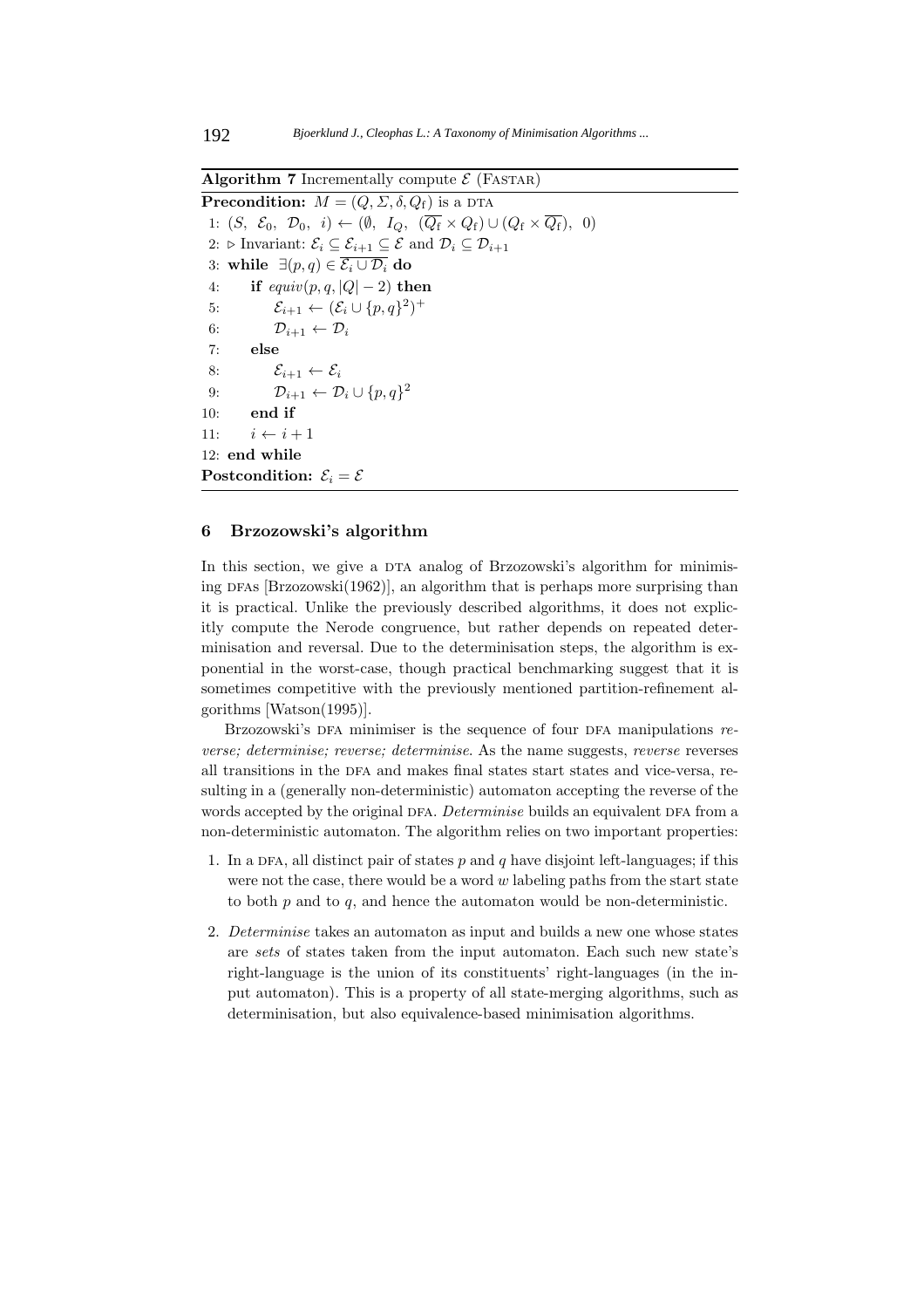Thanks to the first property, the first three components of Brzozowski's algorithm yield an equivalent non-deterministic automaton whose *right* languages are pairwise disjoint. With that as input and the second property, the final determinization gives a DFA with pairwise inequivalent states—a minimal DFA.

 $[Algorithm 8]$  extends this to a DTA minimiser, where the comments capture the aforementioned arguments. The *reverse* operations of the DFA minimiser are of course embedded within the notions of top-down and bottom-up determinisation. Top-down determinisation of a DTA thus corresponds to reversing the DTA into a (generally non-deterministic) top-down tree automaton, followed by a subset construction—yielding a deterministic top-down ta whose states' uplanguages are pairwise disjoint—say  $M'$ . Determinisation of non-deterministic top-down tree automata (NtdTAs) is a straightforward generalisation from the string case, and the reader is referred to e.g. [Cleophas(2008), Section 3.4.3] for a formal definition and treatment. It should be noted that such determinisation is not (losslessly) possible for any NtdTA, as there are languages for which no deterministic version exists: Consider e.g. the language consisting of trees  $f[a, b]$ and  $f[b, a]$ . A deterministic top-down tree automaton from the start state, say  $q_s$ , has a transition on f to a single state, say  $q_1$  and then requires transitions on both  $a$  and  $b$  from  $q_1$  to exist in order to accept both trees, yet as a result will also accept e.g.  $f[b, b]$ . The precondition of [Algorithm 8] therefore mentions the important restriction that the algorithm is restricted to that can be (losslessly) top-down determinised.

Following top-down determinisation, bottom-up determinisation corresponds to reversing  $M'$ —yielding a non-deterministic  $TA$ —and then determinising that automaton, resulting in a DTA whose states' downward languages are pairwise unique, making it minimal.

# **Theorem 7.** *Brzozowski's algorithm for tree automata is in*  $O(2^{n^{n^r}})$ *.*

*Proof.* The top-down and bottom-up determinisation of M are both in  $O(2^{n^r})$ , which is also the maximal size of the output automata. When composed, the two operations have a combined complexity of  $O(2^{n^{n^r}})$ . ). 

#### **7 Conclusion**

On the practical side, the next step is to implement and benchmark the algorithms, so as to improve our understanding of how their performance depends on characteristics of the data and the input environment. The main challenge will be to find representative data sets for different NLP tasks. Once complete, the resulting toolkit will be shared with the community as open source.

Due to the hierarchical nature of the domain, algorithms on tree automata appear particularly suited for parallelisation, either on a multi-core CPU or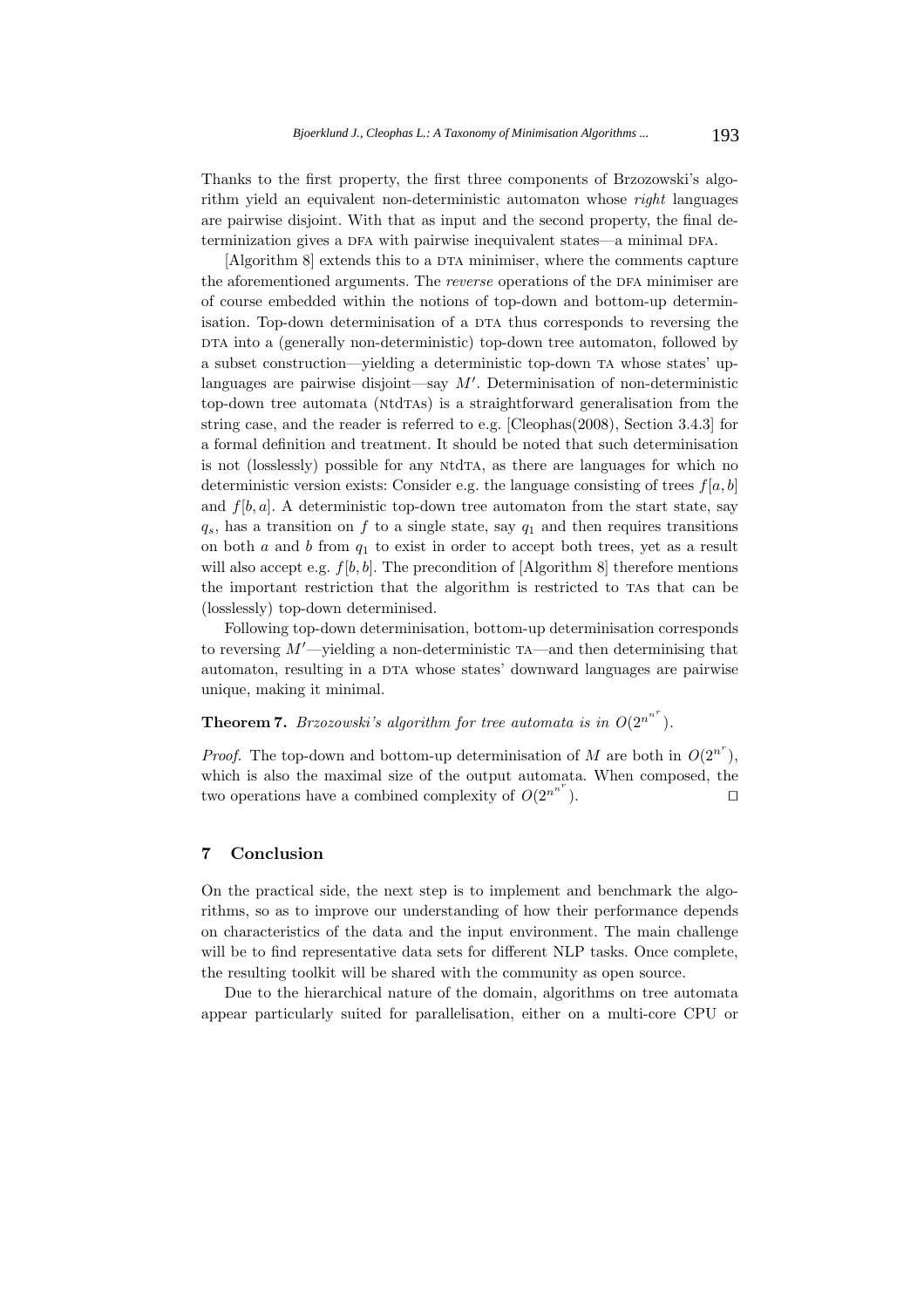#### **Algorithm 8** A Brzozowski-analog for DTA minimisation

**Precondition:**  $M = (Q, \Sigma, \delta, Q_f)$  is a DTA and M can be top-down determinised

- 1:  $M' \leftarrow top-down \, determine(M)$
- $2: \triangleright M'$  is equivalent to M and up-languages of M' states are pairwise disjoint 3:  $M'' \leftarrow bottom-up \ determine(M')$
- $4: \triangleright M''$  is equivalent to M and downward languages of  $M''$  states are pairwise unique

**Postcondition:**  $\mathcal{L}_M = \mathcal{L}_{M''}$  and  $M''$  is minimal

GPU, or distributed across a network. A specification in Hoare's CSP is already available for [Algorithm 6] [Cleophas et al.(2009)]. It would be valuable to obtain similar ones for the other algorithms, and to implement and benchmark such parallelised versions.

On the theoretical side, it would be interesting to extend the taxonomy to cover also the non-deterministic and possibly weighted case, and to provide correctness proofs and a complexity analysis of [Algorithm 4] and [Algorithm 8].

# **Acknowledgments**

The authors are indebted to Bruce W. Watson at Stellenbosch University for his helpful input, in particular related to the discussion of Brzozowski's algorithm.

#### **References**

- [Abdulla et al.(2007)] Abdulla, P. A., Högberg, J., Kaati, L.: "Bisimulation minimization of tree automata."; International Journal of Foundations of Comp. Sci.; 18 (2007), 4, 699–713.
- [Abdulla et al.(2009)] Abdulla, P. A., Holík, L., Kaati, L., Vojnar, T.: "A uniform (Bi-)simulation-based framework for reducing tree automata"; Electronic Notes in Theoretical Computer Science; 251 (2009), 0,  $27 - 48$ ; proceedings of the International Doctoral Workshop on Mathematical and Engineering Methods in Computer Science.
- [Aho and Ganapathi(1985)] Aho, A. V., Ganapathi, M.: "Efficient tree pattern matching: an aid to code generation"; Proceedings of the 12th ACM Symposium on Principles of Programming Languages; 334–340; 1985.
- [Aho et al.(1989)] Aho, A. V., Ganapathi, M., Tjiang, S. W. K.: "Code generation using tree matching and dynamic programming"; ACM Transactions on Programming Languages and Systems; 11 (1989), 4, 491–516.
- [Aho et al.(1974)] Aho, A. V., Hopcroft, J. E., Ullman, J. D.: The design and analysis of computer algorithms; Addison-Wesley Series in Computer Science and Information Processing; Addison-Wesley, Reading, MA, 1974.
- [Borchardt(2005)] Borchardt, B.: The theory of recognizable tree series; Akademische Abhandlungen zur Informatik; Verlag für Wissenschaft und Forschung, 2005.
- [Brainerd(1967)] Brainerd, W. S.: Tree Generating Systems and Tree Automata; Ph.D. thesis; Purdue University (1967).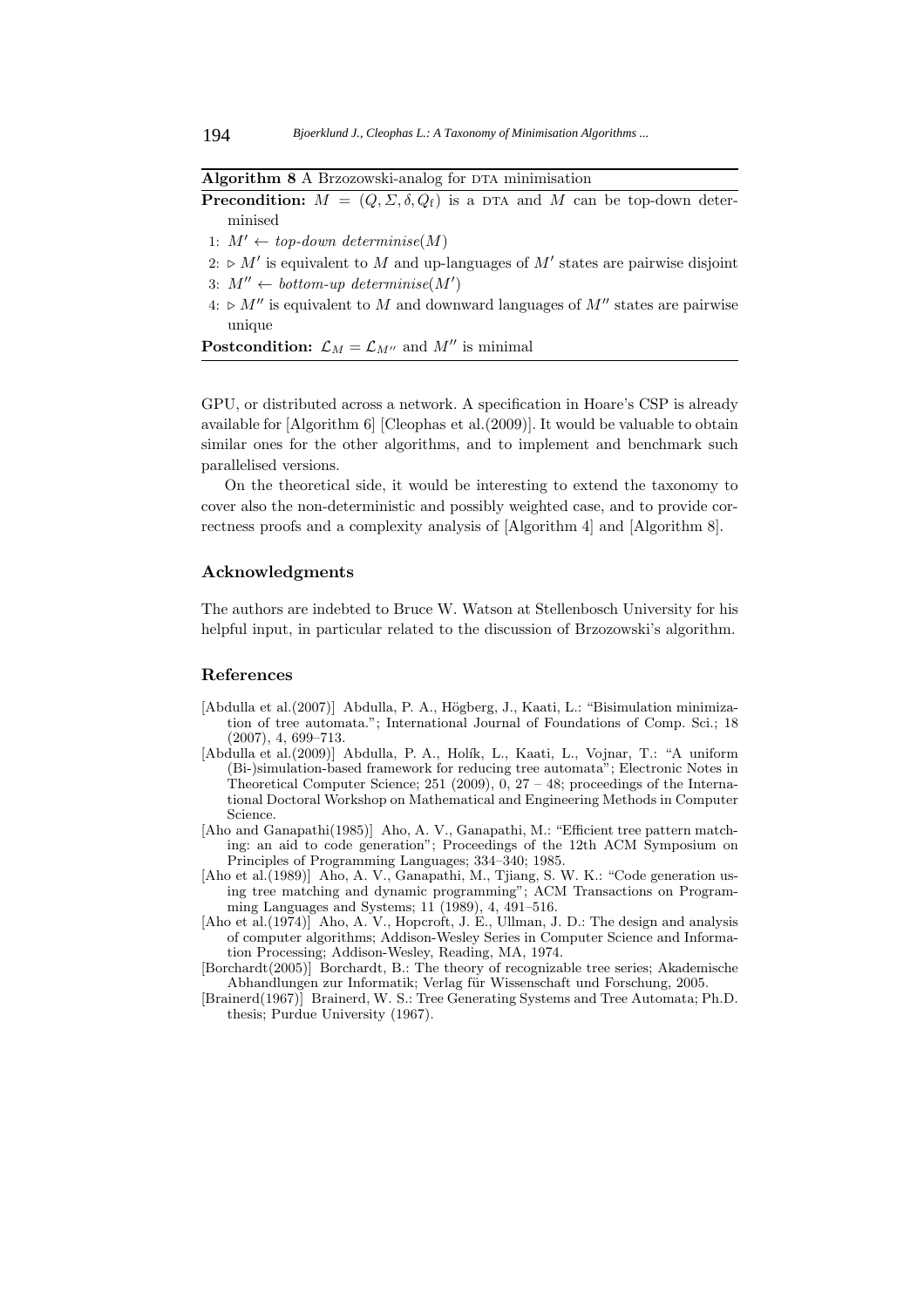- [Brainerd(1968)] Brainerd, W. S.: "The minimalization of tree automata"; Information and Control; 13 (1968), 5, 484–491.
- [Broy(1983)] Broy, M.: "Program construction by transformations: a family tree of sorting programs"; A. W. Biermann, G. Guiho, eds., Computer Program Synthesis Methodologies; 1–49; Reidel, 1983.
- [Brzozowski(1962)] Brzozowski, J. A.: "Canonical regular expressions and minimal state graphs for definite events"; Mathematical Theory of Automata; volume 12 of MRI Symposia Series; 529–561; Polytechnic Press, Polytechnic Institute of Brooklyn, 1962.
- [Buchholz(2008)] Buchholz, P.: "Bisimulation relations for weighted automata"; Theoretical Computer Science; 393 (2008), 13, 109 – 123.
- [Burghardt(1988)] Burghardt, J.: "A tree pattern matching algorithm with reasonable space requirements"; Proceedings of the 13th Colloquium on Trees in Algebra and Programming (CAAP); volume 299 of Lecture Notes in Computer Science; 1–15; 1988.
- [Carrasco et al.(2007)] Carrasco, R. C., Daciuk, J., Forcada, M. L.: "An implementation of DTA minimization"; J. Holub, J. Žďárek, eds., Implementation and Application of Automata; volume 4783 of LNCS; 122–129; Springer Berlin Heidelberg, 2007.
- [Carrasco et al.(2008)] Carrasco, R. C., Daciuk, J., Forcada, M. L.: "Incremental construction of minimal tree automata"; Algorithmica; (2008).
- [Cleophas et al.(2009)] Cleophas, L., Kourie, D. G., Strauss, T., Watson, B. W.: "On minimizing deterministic tree automata"; J. Holub, J. Žďárek, eds., Prague Stringology Conference, Prague, Czech Republic, 2009; 173–182; 2009.
- [Cleophas(2008)] Cleophas, L. G. W. A.: Tree Algorithms: Two Taxonomies and a Toolkit; Ph.D. thesis; Dept. of Mathematics and Computer Science, TU Eindhoven (2008).
- [Comon et al.(2007)] Comon, H., Dauchet, M., Gilleron, R., Jacquemard, F., Lugiez, D., Tison, S., Tommasi, M.: "Tree automata: Techniques and applications"; (2007).
- [Darlington(1978)] Darlington, J.: "A synthesis of several sorting algorithms"; Acta Inf.; 11 (1978), 1–30.
- [David(2012)] David, J.: "Average complexity of Moores and Hopcrofts algorithms"; Theoretical Computer Science;  $417$  (2012), 0, 50 – 65.
- [Doner(1970)] Doner, J.: "Tree acceptors and some of their applications"; Journal of Computer and System Sciences; 4 (1970), 5, 406–451.
- [Engelfriet(1975)] Engelfriet, J.: "Tree Automata and Tree Grammars"; Lecture Notes DAIMI FN-10; Aarhus University (1975).
- [Galley et al.(2006)] Galley, M., Graehl, J., Knight, K., Marcu, D., DeNeefe, S., Wang, W., Thayer, I.: "Scalable inference and training of context-rich syntactic translation models"; Proceedings of the 44th Annual Meeting of the Association for Computational Linguistics; 961–968; ACL, Stroudsburg, PA, USA, 2006.
- [Gécseg and Steinby(1984)] Gécseg, F., Steinby, M.: Tree Automata; Akadémiai Kiadó, Budapest, 1984.
- [Gécseg and Steinby(1997)] Gécseg, F., Steinby, M.: Tree Languages; volume 3 of Handbook of Formal Languages; 1–68; Springer, 1997.
- [Hoffmann and O'Donnell(1982)] Hoffmann, C. M., O'Donnell, M. J.: "Pattern matching in trees"; Journal of the ACM; 29 (1982), 1, 68–95.
- [Högberg et al.(2009)] Högberg, J., Maletti, A., May, J.: "Backward and forward bisimulation minimization of tree automata"; Theoretical Comp. Sci.; 410 (2009), 37, 3539–3552.
- [Holzer and Maletti(2010)] Holzer, M., Maletti, A.: "An *n* log *n* algorithm for hyperminimizing a (minimized) deterministic automaton"; Theoretical Comp. Sci.; 411 (2010), 38–39, 3404–3413.